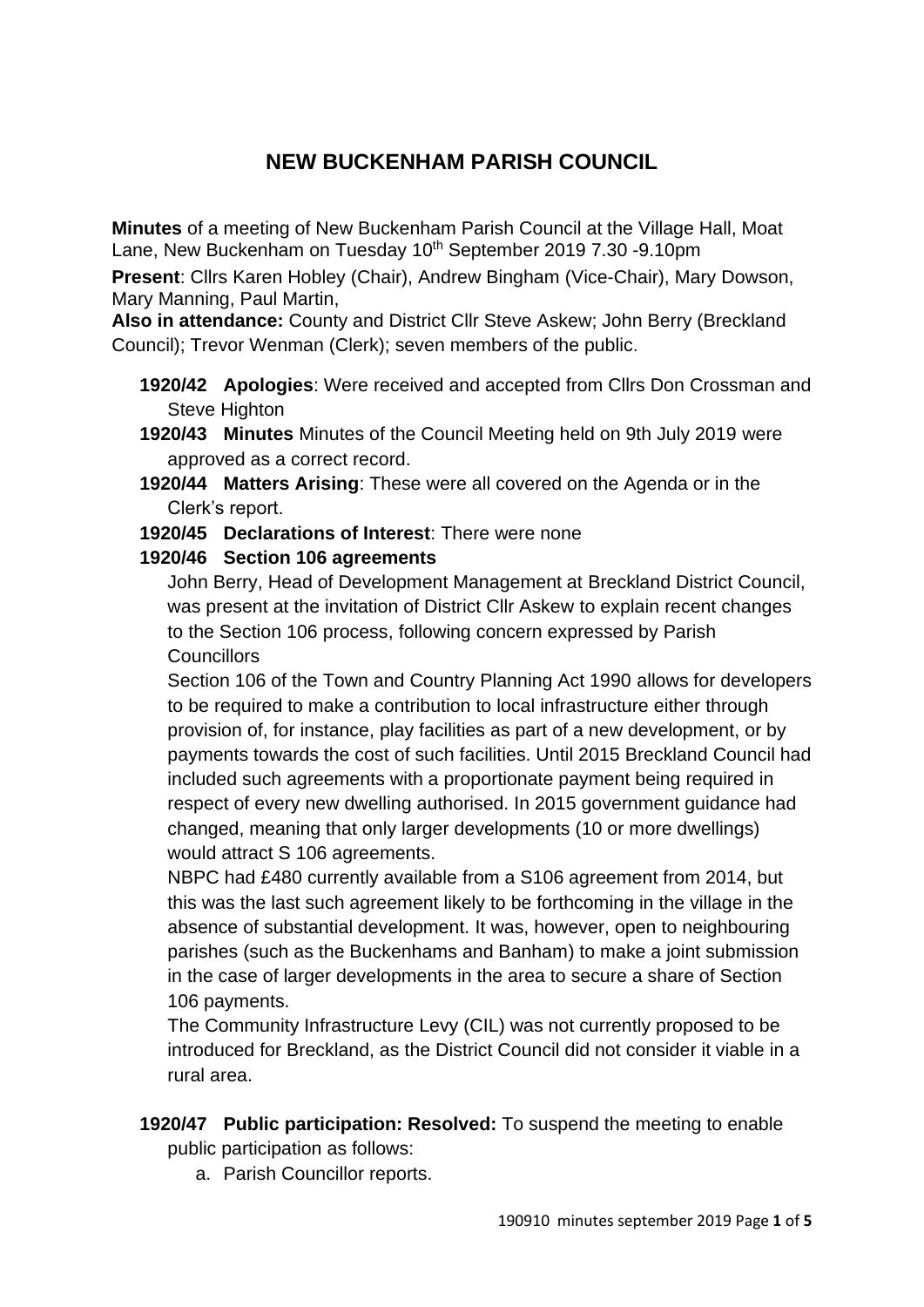- i. The process of gathering evidence of footpath use to establish rights of way was continuing
- ii. The wire fencing alongside the roadway adjoining the play area and cricket pitch needed some attention.
- b. Parishioners questions:
	- i. The footpaths at the back of the castle leading out on to Old Buckenham Road were very overgrown. It was confirmed that this was the responsibility of the landowner, but the Highway authority should be informed if there were problems.
	- ii. The bus was again having difficulty at times negotiating the road in front of St Mary's because of parked cars.

# **1920/48 Clerk's Report**

The Clerk reported on the following outstanding issues, on which limited progress had been made:

- a. External Audit for 2018/19.
- b. VAT return for 2018/19.
- c. Electronic banking.
- d. Works to Yew and Lime trees in the closed churchyard.
- e. Informal "no parking" white lines outside shop/café and/or opposite St Mary's.
- f. Widening of the road in front of St Mary's with land potentially donated by the High Bailiff's Trust.
- g. Trees in Marsh Lane.
- h. Additional dog bins.
- i. Cemetery/allotment fence.

# **1920/49 Financial Matters:**

a. **Financial Report.** The Council received a financial report to 31 August 2019

# b. **Payments for August/September 2019**

**Resolved:** that the following payments for be approved/noted as appropriate: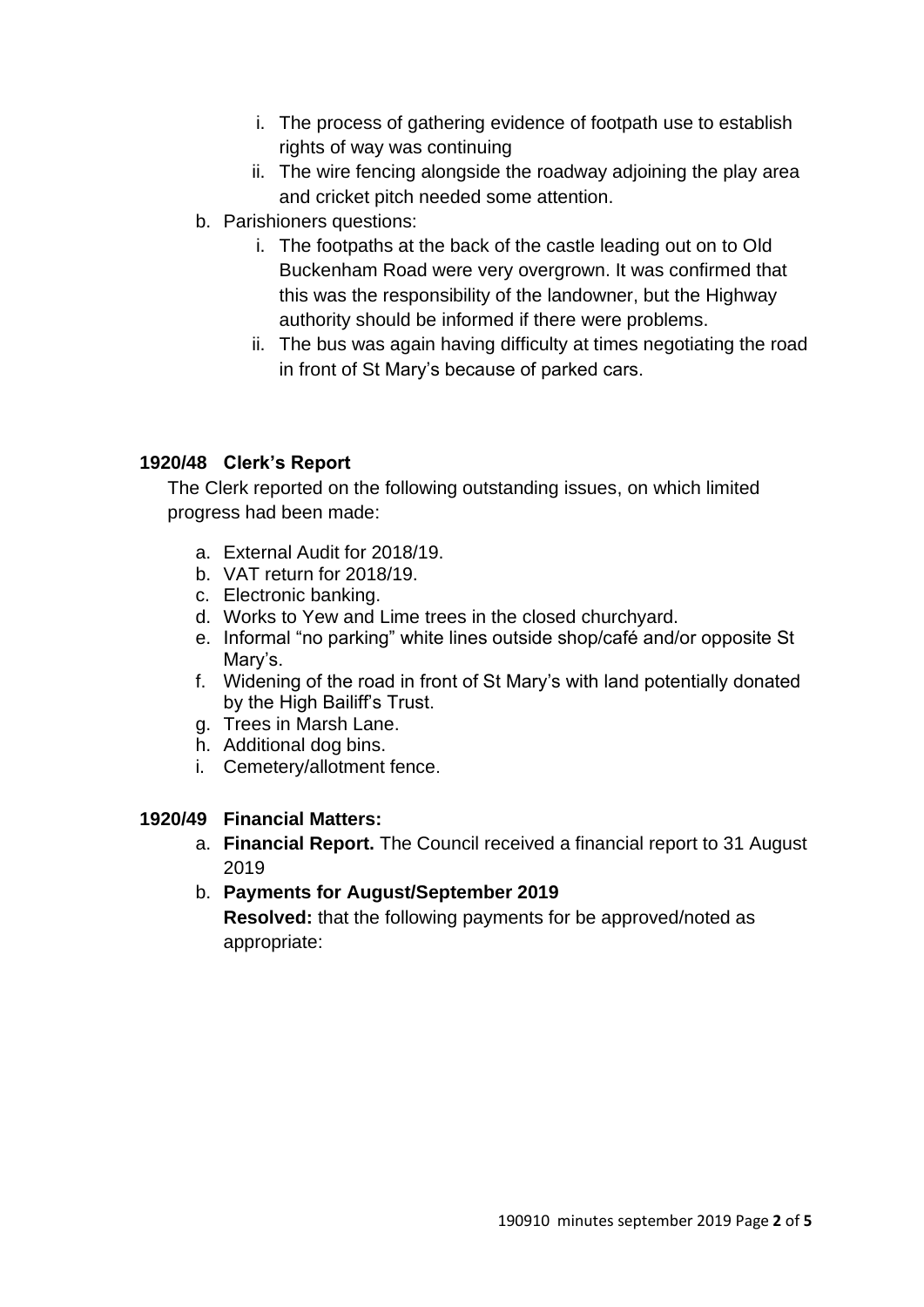| Payments List August-September 2019 for approval/noting                            |                 |               |             |
|------------------------------------------------------------------------------------|-----------------|---------------|-------------|
| Payments marked with a cheque number for approval at this meeting                  |                 |               |             |
| Payments marked DDR or STO are for information only                                |                 |               |             |
|                                                                                    |                 |               | Gross       |
|                                                                                    | <b>Net</b>      | <b>VAT</b>    | expenditure |
| ■11/08/2019                                                                        |                 |               |             |
| <b>EEON</b>                                                                        | 26.64           | 1.33          | 27.97       |
| ■Street lights electricity July 2019                                               |                 |               |             |
| <b>DDR</b>                                                                         | 26.64           | 1.33          | 27.97       |
| ■28/08/2019                                                                        |                 |               |             |
| <b>■ Norfolk Pension fund</b>                                                      | 122.52          | 0.00          | 122.52      |
| □ August pension contributions                                                     |                 |               |             |
| <b>STO</b>                                                                         | 122.52          | 0.00          | 122.52      |
| $\blacksquare$ T Wenman                                                            | 365.81          | 0.00          | 365.81      |
| <b>E</b> Salary for August 2019 (net of tax and pension contribution)              |                 |               |             |
| <b>STO</b>                                                                         | 330.81          | 0.00          | 330.81      |
| <b>□ Clerk's Office Expenses contribution August 2019</b>                          |                 |               |             |
| <b>STO</b>                                                                         | 35.00           | 0.00          | 35.00       |
| ■10/09/2019                                                                        |                 |               |             |
| <b>□ Broadland Tree Services</b>                                                   | 1,408.14 281.62 |               | 1,689.76    |
| <b>■ Grounds Maintenance July 2019 (inv 02874)</b>                                 |                 |               |             |
| 102060                                                                             |                 | 614.07 122.81 | 736.88      |
| <b>■ Grounds Maintenance August 2019 (inv 02888)</b>                               |                 |               |             |
| 102060                                                                             |                 | 614.07 122.81 | 736.88      |
| $\blacksquare$ Removal of fallen willow tree next to cricket pavilion              |                 |               |             |
| 102060                                                                             | 180.00          | 36.00         | 216.00      |
| $\Box$ T Wenman                                                                    | 188.50          | 0.00          | 188.50      |
| <b>■ Expenses April - June 2019 and reimbursement of SLCC subscription payment</b> |                 |               |             |
| 102058                                                                             | 188.50          | 0.00          | 188.50      |
| $\boxdot$ V Baker                                                                  | 120.00          | 0.00          | 120.00      |
| <b>■ Closed Churchyard Gardening August &amp; September</b>                        |                 |               |             |
| 102062                                                                             | 120.00          | 0.00          | 120.00      |
| <b>□ Breckland Council</b>                                                         | 75.00           | 0.00          | 75.00       |
| ■ Uncontested election charges May 2019                                            |                 |               |             |
| 102057                                                                             | 75.00           | 0.00          | 75.00       |
| <b>■Ellis Williamson</b>                                                           | 60.00           | 0.00          | 60.00       |
| ■ Remedial works to cemetery and allotment taps per Anglian Water instructions     |                 |               |             |
| 102059                                                                             | 60.00           | 0.00          | 60.00       |
| <b>⊟MH</b> Goals                                                                   | 250.00          | 50.00         | 300.00      |
| □Linemarker for NB Junior Football Club                                            |                 |               |             |
| 102061                                                                             | 250.00          | 50.00         | 300.00      |
| $\Box$ 11/09/2019                                                                  |                 |               |             |
| $\boxminus$ EON                                                                    | 26.64           | 1.33          | 27.97       |
| □ Street lights electricity August 2019                                            |                 |               |             |
| <b>DDR</b>                                                                         | 26.64           | 1.33          | 27.97       |
| $\Box$ 28/09/2019                                                                  |                 |               |             |
| □ Norfolk Pension fund                                                             | 122.52          | 0.00          | 122.52      |
| □ September pension contributions                                                  |                 |               |             |
| <b>STO</b>                                                                         | 122.52          | 0.00          | 122.52      |
| $\exists$ T Wenman                                                                 | 365.81          | 0.00          | 365.81      |
| □ Salary for September 2019 (net of tax and pension contribution)                  |                 |               |             |
| <b>STO</b>                                                                         | 330.81          | 0.00          | 330.81      |
| □ Clerk's Office Expenses contribution September 2019                              |                 |               |             |
| <b>STO</b>                                                                         | 35.00           | 0.00          | 35.00       |
| <b>Grand Total</b>                                                                 | 3,131.58 334.28 |               | 3,465.86    |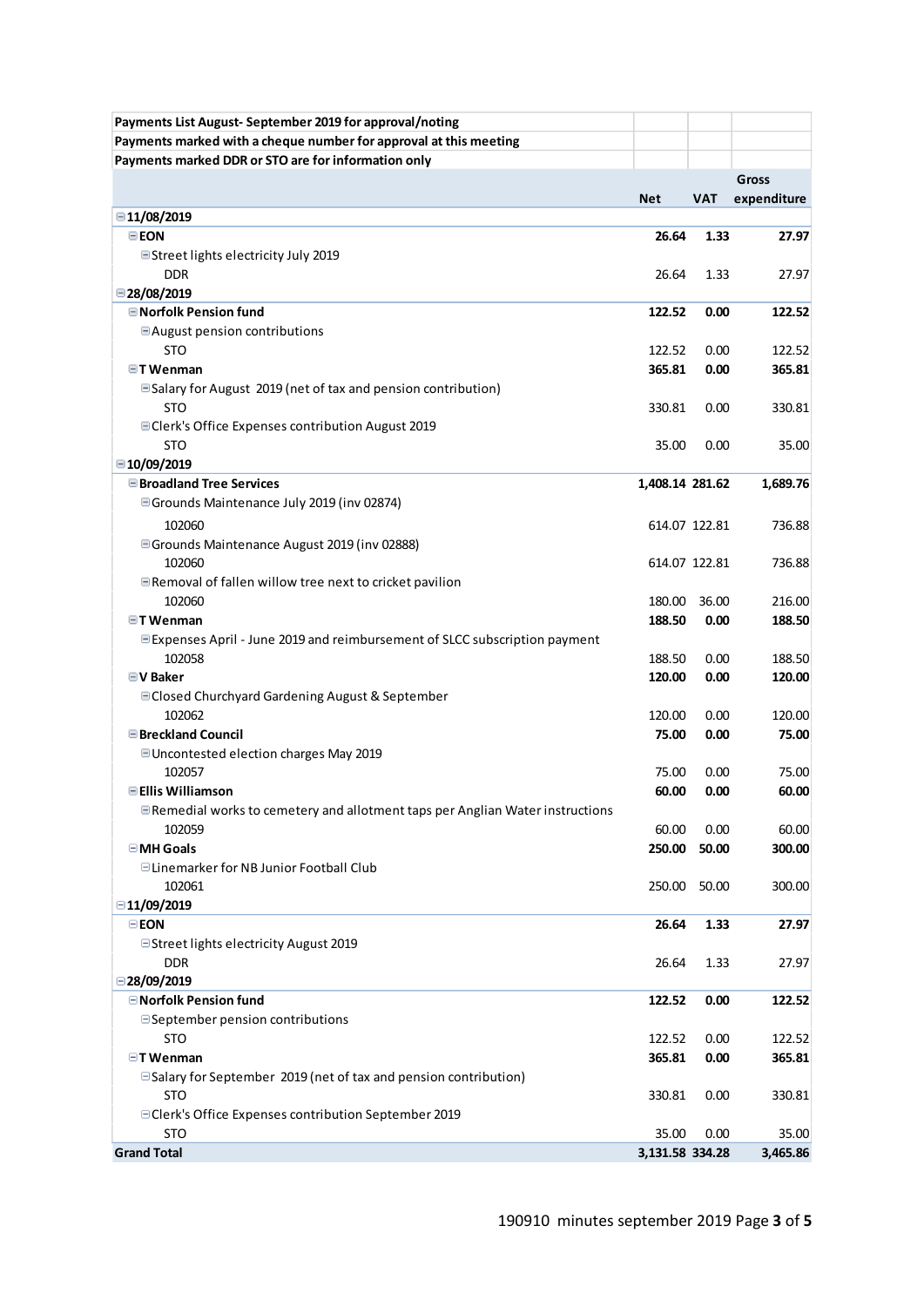- c. **Budget Monitoring.** The Council noted a report on budget monitoring for the first quarter, - April – June 2019, and a provisional report on the second quarter to 30 September 2019
- **1920/50 Neighbourhood Plan** Cllr Manning provided an update on the Neighbourhood Plan. A draft plan was being circulated to Councillors for informal discussion at a workshop later in September. When ready the final document would be published for pre-submission public consultation later in the year

## **1920/51 Representation on the Barber Trust**

The Council noted that Cllr Crossman had stood down as the Council's representative on the Barber Trust. It was noted that the William Barber Trust, which managed the almshouses had seven Trustees who meet bi-monthly. **Resolved:** that Cllr Mary Dowson be nominated as the Council's representative on the Trust.

## **1920/52 Donation of Oak tree saplings**

Mrs Thomas had offered some oak saplings for planting in appropriate places around the village. Suggestions as to locations would be sought before the next meeting.

## **1920/53 Planning**

## a. **New planning application**:

3PL/2019/0975/HOU

Single storey side and rear extension including dormer, The Haven Lower Rosemary Lane

**Resolved:** That no objection be raised to this application

## b. **Planning decisions noted:**

# 3PL/2019/0597/HOU

Proposed first floor extension and associated alterations (changes to fenestration) - Grange Cottage Grange Road.

# c. Application **approved.**

# **1920/54 Land at Cuffer Lane**

Land at Cuffer Lane had been offered at auction, and suggestions had been made around the village that the Parish Council might consider acquiring the land for a community woodland. Councillors discussed the issue and concluded that it would not be appropriate for the Council either to take the lead on such a project or to provide capital funding for it. Other community woodlands had been established in the area, but in all cases, these had been projects driven from within the community funded by grants and fundraising events, and managed by volunteers, with Parish Councils having little involvement.

**1920/55 County Broadband** Cllr Bingham referred to recent approaches from County Broadband with a view to providing fibre broadband to the village. This was something that would require at least 20% of the houses in the village to sign up to be viable. Cllr Bingham agree to place an article in Parish News. To